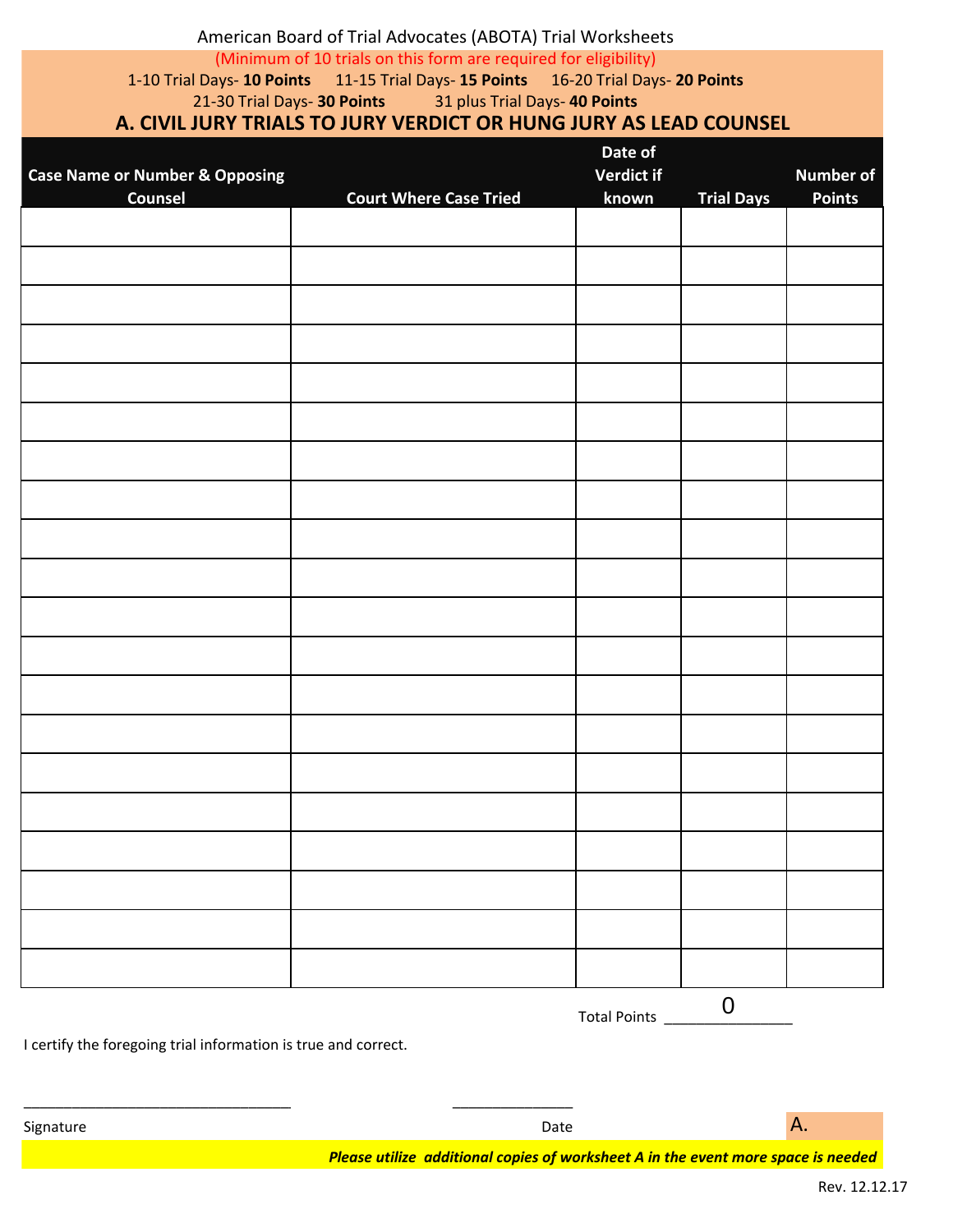# American Board of Trial Advocates (ABOTA) Trial Worksheets

1- 10 Trial Days- **5 Points** 11-15 Trial Days- **7.5 Points** 16-20 Trial Days- **10 Points**

21-30 Trial Days- **15 Points** 31 plus Trial Days- **20 Points**

## **B. CIVIL JURY TRIALS TO JURY VERDICT OR HUNG JURY AS ASSOCIATE COUNSEL**

| <b>Case Name or Number &amp; Opposing</b><br>Counsel | <b>Court Where Case Tried</b> | Date of<br>Verdict if<br>known | <b>Trial Days</b> | <b>Number of</b><br><b>Points</b> |
|------------------------------------------------------|-------------------------------|--------------------------------|-------------------|-----------------------------------|
|                                                      |                               |                                |                   |                                   |
|                                                      |                               |                                |                   |                                   |
|                                                      |                               |                                |                   |                                   |
|                                                      |                               |                                |                   |                                   |
|                                                      |                               |                                |                   |                                   |
|                                                      |                               |                                |                   |                                   |
|                                                      |                               |                                |                   |                                   |
|                                                      |                               |                                |                   |                                   |
|                                                      |                               |                                |                   |                                   |
|                                                      |                               |                                |                   |                                   |
|                                                      |                               |                                |                   |                                   |
|                                                      |                               |                                |                   |                                   |
|                                                      |                               |                                |                   |                                   |
|                                                      |                               |                                |                   |                                   |
|                                                      |                               |                                |                   |                                   |
|                                                      |                               |                                |                   |                                   |
|                                                      |                               |                                |                   |                                   |
|                                                      |                               |                                |                   |                                   |
|                                                      |                               |                                |                   |                                   |
|                                                      |                               |                                |                   |                                   |
|                                                      |                               |                                |                   |                                   |
|                                                      |                               |                                |                   |                                   |
|                                                      |                               |                                |                   |                                   |
|                                                      |                               |                                |                   |                                   |
|                                                      |                               |                                |                   |                                   |

I certify the foregoing trial information is true and correct.

*Please utilize additional copies of worksheet B in the event more space is needed*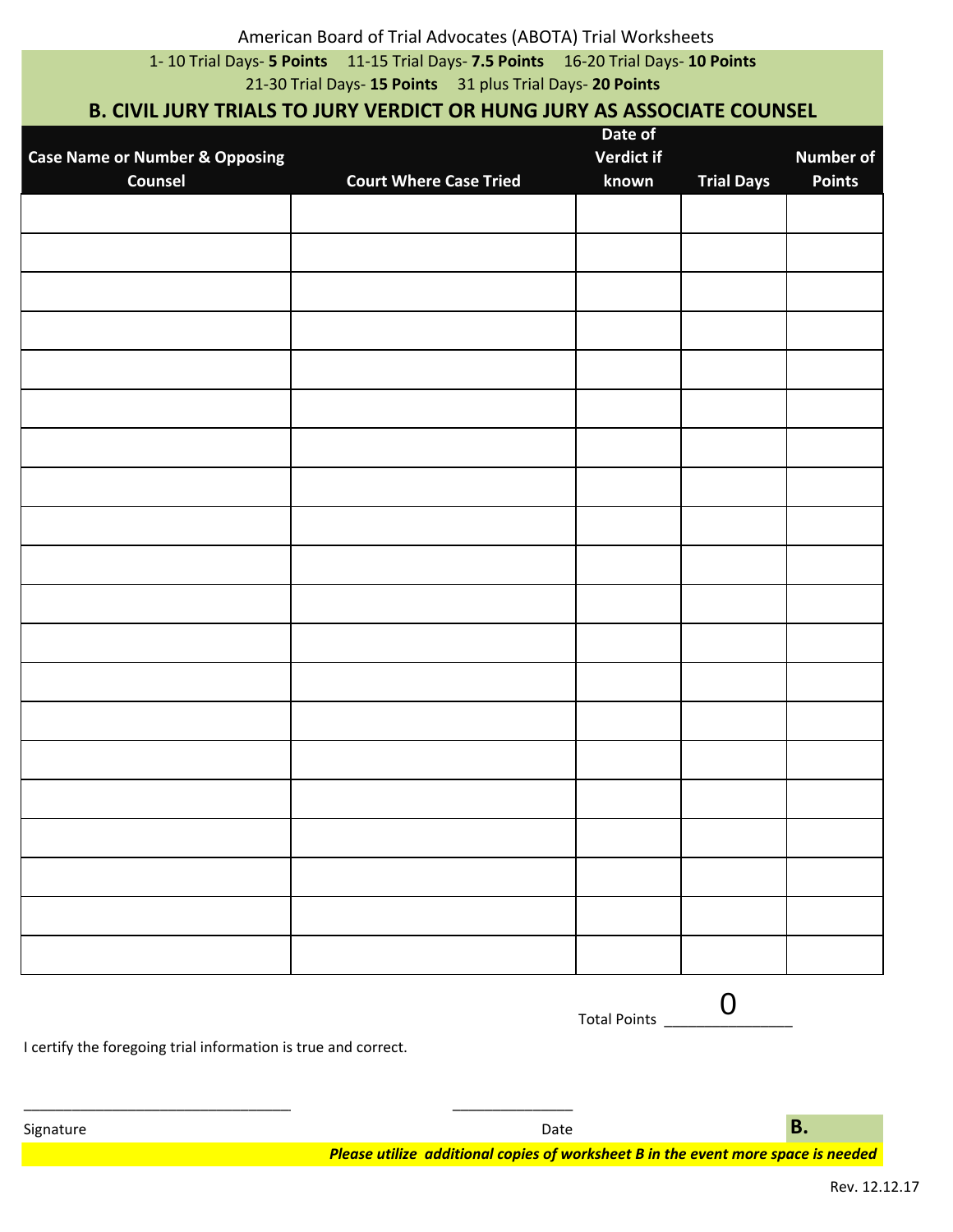#### American Board of Trial Advocates (ABOTA) Trial Worksheets

## 1- 10 Trial Days- **5 Points** 11-15 Trial Days- **7.5 Points** 16-20 Trial Days- **10 Points**

#### 21-30 Trial Days- **15 Points** 31 plus Trial Days- **20 Points**

## **C. CIVIL JURY TRIALS THAT RESOLVED OTHER THAN BY JURY VERDICT OR HUNG JURY AS LEAD COUNSEL**

|                                           | Date of                       |            |                   |                  |
|-------------------------------------------|-------------------------------|------------|-------------------|------------------|
| <b>Case Name or Number &amp; Opposing</b> |                               | Verdict if |                   | <b>Number of</b> |
| Counsel                                   | <b>Court Where Case Tried</b> | known      | <b>Trial Days</b> | <b>Points</b>    |
|                                           |                               |            |                   |                  |
|                                           |                               |            |                   |                  |
|                                           |                               |            |                   |                  |
|                                           |                               |            |                   |                  |
|                                           |                               |            |                   |                  |
|                                           |                               |            |                   |                  |
|                                           |                               |            |                   |                  |
|                                           |                               |            |                   |                  |
|                                           |                               |            |                   |                  |
|                                           |                               |            |                   |                  |
|                                           |                               |            |                   |                  |
|                                           |                               |            |                   |                  |
|                                           |                               |            |                   |                  |
|                                           |                               |            |                   |                  |
|                                           |                               |            |                   |                  |
|                                           |                               |            |                   |                  |
|                                           |                               |            |                   |                  |
|                                           |                               |            |                   |                  |
|                                           |                               |            |                   |                  |
|                                           |                               |            |                   |                  |
|                                           |                               |            |                   |                  |
|                                           |                               |            |                   |                  |
|                                           |                               |            |                   |                  |
|                                           |                               |            |                   |                  |
|                                           |                               |            |                   |                  |
|                                           |                               |            |                   |                  |
|                                           |                               |            |                   |                  |
|                                           |                               |            |                   |                  |
|                                           |                               |            |                   |                  |
|                                           |                               |            |                   |                  |
|                                           |                               |            |                   |                  |
|                                           |                               |            |                   |                  |
|                                           |                               |            |                   |                  |
|                                           |                               |            |                   |                  |
|                                           |                               |            |                   |                  |
|                                           |                               |            |                   |                  |

Total Points \_\_\_\_\_ 0

I certify the foregoing trial information is true and correct.

\_\_\_\_\_\_\_\_\_\_\_\_\_\_\_\_\_\_\_\_\_\_\_\_\_\_\_\_\_\_\_\_\_\_\_\_\_\_\_\_ \_\_\_\_\_\_\_\_\_\_\_\_\_\_\_

Signature Date **C.**

*Please utilize additional copies of worksheet C in the event more space is needed*